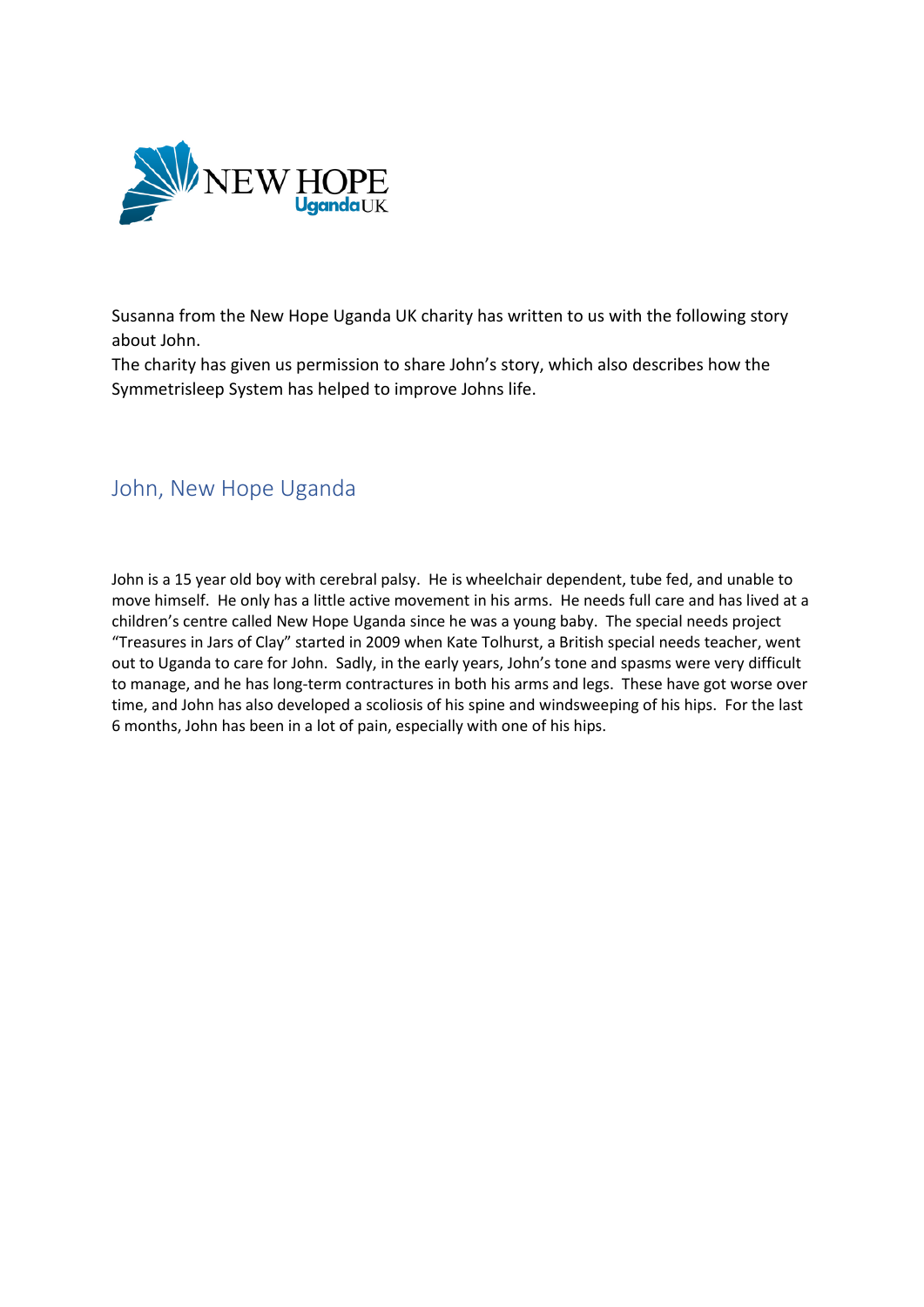## Unsupported Lying





After sharing John's story with Symmetrisleep, we were very happy to receive a sleep system to try with him. For the first few weeks, we used it for a couple of hours in the afternoons. This meant the care staff could be taught and practice using it, and that John could gradually get used to the new supports and position. Each afternoon, John quickly settled almost going straight to sleep! The care staff could instantly see how relaxed and comfortable he was.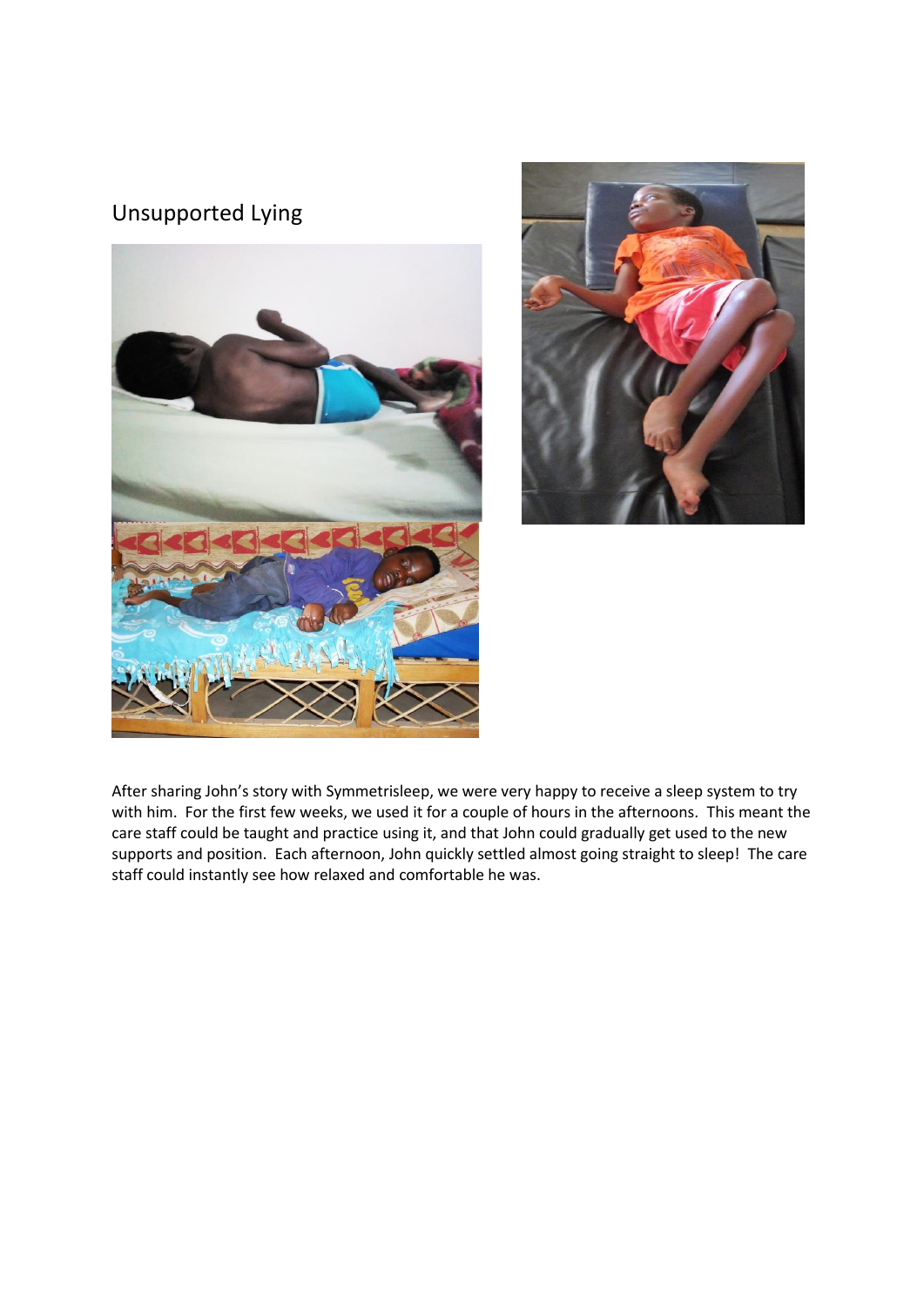

Supported Lying



John has now been using the sleep system every night for nearly a month. The care staff are diligent in using it each night, because they can see the difference it is making. John is sleeping for longer, more comfortably and in much better positions. He is not crying in pain at night. It is still early days, so we don't know if in the long-term there will be improvement in his contractures or scoliosis. But we are thankful that we can now support John in good positions where he is not in pain, and where his body shape is protected. The care staff are now also more aware of John's body position during